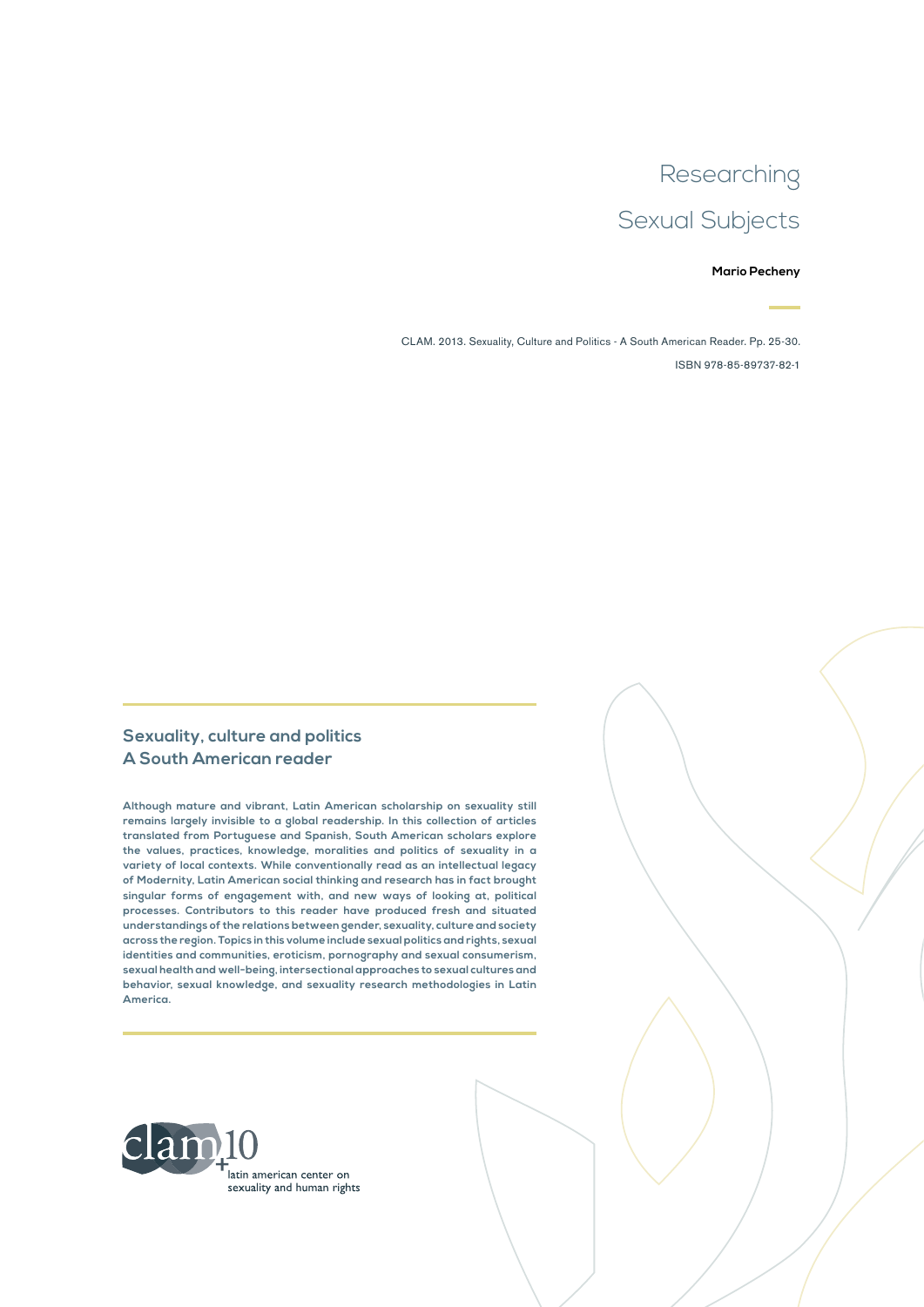# Researching Sexual Subjects\*

**Mario Pecheny\*\***

*No querer traer sin caos portátiles vocablos*<sup>1</sup> Alejandra Pizarnik, "Días contra el ensueño"

Researching sexual subjects posits a number of challenges due to the politically passionate or passionately political character that defines the field. One such challenge stems from attempting to reconcile the distance, inherent in research, with emotional or political commitment. I would argue, however, that this reconciliation cannot be accomplished by the mere usage of gender-correct grammar.

The challenge of combining distance with commitment is not new. Tension between autonomy in the practice of scientific inquiry and commitment to political processes has always existed in the social sciences. Scientists and intellectuals have settled this tension by privileging either the pole of legitimacy or the pole of commitment (one related to their professional knowledge and practice, and the other to an organic connection to the subjects of change) or by somehow integrating the two, which is never easily accomplished.

An additional challenge also surfaces in the common muddling of voices and spokespersons. Do we speak *about* specific subjects, or *in their name*? Academic voices do not represent a collective, as the spokespersons of social movements are not expected to respond to criteria of coherence and empirical adequacy—or any other scientific standard, for that matter. The legitimacy principles of one differ from those of the other.

Nevertheless, separating the scientific and political spheres, as Max Weber suggested, does not resolve the tension either. Claims to neutrality are products of either ideology or bad faith. How can we then think of a contribution from the social sciences that could satisfy the plural criteria of the field, respond with facts and lucid interpretations to the challenges posed by research subjects, and question those subjects while engaging

<sup>\*</sup> Translated from Spanish by Miluska Teresa Martinez Sarson. Originally published as: PECHENY, M. 2008. "Investigar sobre sujetos sexuales". In: PECHENY, M. et alii. *Todo sexo es politico – Estudios sobre sexualidades en Argentina*. Buenos Aires: Libros del Zorzal. P. 9-17.

<sup>\*\*</sup> Full Professor, CONICET researcher at the Gino Germani Institute, School of Social Sciences , Buenos Aires University.

<sup>1 &</sup>quot;To avoid bringing without chaos/portable vocables".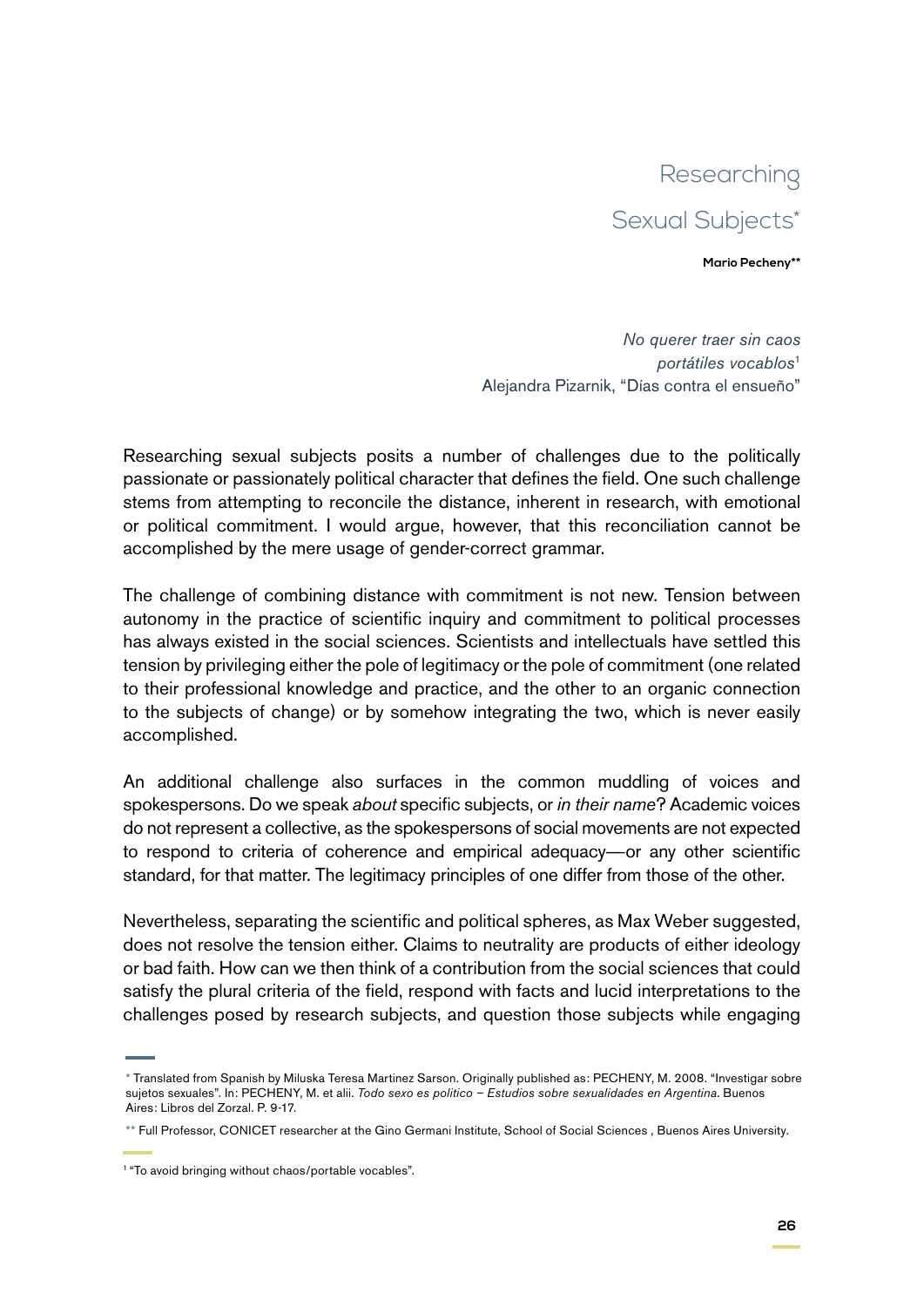their demands, claims, and expectations, without confusing their voices with the voice of their spokesperson?

A basic ethical tenet is to listen attentively to those whom, as scientists, we study. Not in order to accept uncritically what we hear, but to establish a dialog in good faith, corroborating information and discussing the principles that regulate action. Far from neutral is the bet on the defense of sincere listening and expression, the rigor in searching and validating data, and the criticism of circulating ideas about what is good and what is bad; in other words, the ethical bet that would combine scientific ideals and democratic political ideals.

But now, who does research? On whom is research performed? From what theoretical and methodological perspectives is research conducted? These three questions walk on the tension derived from the aspiration to do a social science committed to the principles that legitimize it before peers, as much as before the subjects of study. In this sense, the search for answers that we attempt implies accepting a pluralism of ideologies, theoretical-methodological conceptions, as well as languages and writing styles.

The question about who does the research refers to the legitimacy of researchers, and it translates into questions such as: Can only members of the oppressed classes study the oppressed classes? Can only women study women? Can only non-heterosexuals study non-heterosexuals? A rarely questioned assumption in this field states that the legitimacy of one voice does not arise from its good faith, the solidity of its information, or the rectitude of its principles, but from its identification—in the greater measure and detail possible—with the subjects who are the "object of research." I use the expression "object of research" deliberately. It took social scientists more than a century to convince the rest of the scientific community that the objects of social science research are indeed subjects, that is namely its theoretical-methodological specificity. However, we tend to forget nowadays, ideologically, that the subjects of any study are always constructed as objects and at some point, therefore, objectified, homogenized, limited, contained, and "thrown before" the researcher, as indicated by the etymology of that word.

Let us return to the question of who is legitimately authorized to do research. According to my criteria, the orientation toward which an ethically grounded answer must be directed is as follows: Research can be undertaken by those who approach it rigorously from an empirical point of view; correctly from an ethical point of view; and in good faith from the point of view of the expression of their subjective experience. This claim is sustained on a double assumption: on one hand, there is no human distance so insurmountable that would make it so that a subject could not speak about other subjects. In other words, one does not necessarily have to be a worker to speak about workers, or a woman to speak about women, or to have a particular sexual orientation or gender identity to speak about those who have that sexual orientation or gender identity. On the other hand, proximity or resemblance in social positions (as relations of absolute identity do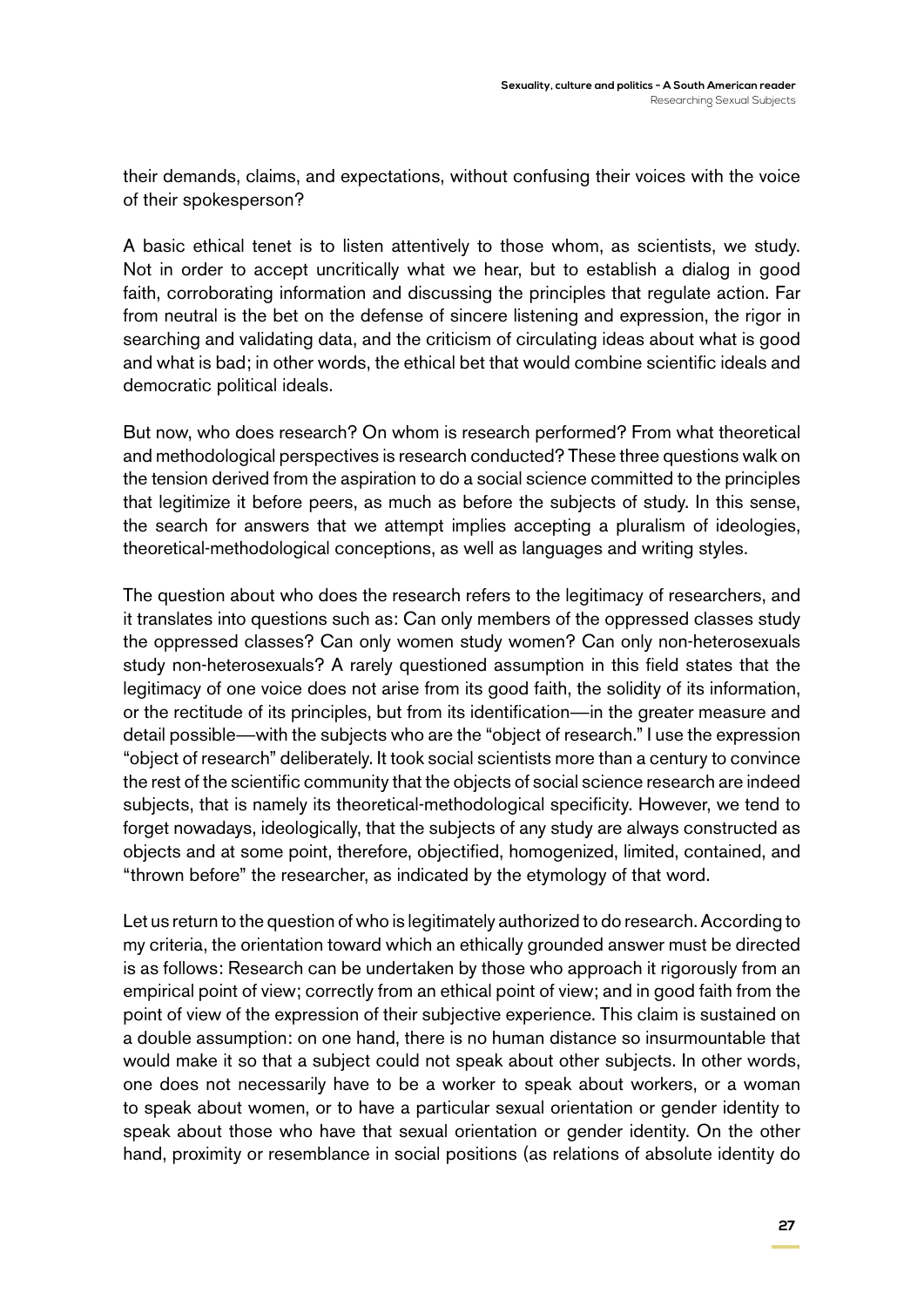not exist empirically) does not grant a "fidelity card", nor does it necessarily provide a better perspective to produce inter-subjective dialog. The fact that one is a worker (or a woman, or of a particular sexual orientation or gender identity) does not guarantee *a priori* the most genuine reflection on the experiences of one's peers. Likewise, greater distance does not imply incomprehension. Do proximity and distance have effects on the capacity to reflect on the experiences of others? My answer is: it depends.

In synthesis, to equate proximity to the authority to speak poses an irresoluble problem.In those terms, it is a false problem. The same applies to identity, meaning equality between those who are identical. So the challenge remains: how to make social, scientific, and intellectual discourses make political sense to social subjects. Furthermore, this has to do with a game of internal equilibriums between the aspirations and legitimacy of the social sciences, and the real or imagined role that the discourses of the social sciences play in the field of social conflict.

All that said, here comes a partial denial of what has been hereto stated: experience shows that it is the subjects themselves who will give recognition to reflections and research consistent with their own interests, demands, claims, and dreams. It will not be outsiders who do that. But insularity, the look toward oneself, threatens any effort from the viewpoint of political legitimacy, as much as from that of academic legitimacy. Hence the question about who does research has at least two answers: research is conducted by those who have the interest, skill, and commitment; as much as by those who share interests, demands, claims, and dreams with the research subjects. In fact to many of those who study the experiences of gender and sexual diversity, those issues are or have been part of their lived experience. However, to validate or to invalidate research and reflections on an experience exclusively on the basis of having lived it or not, though it works in the context of political rhetoric, should not work in the context of the social sciences.

The second question has to do with whom is research done on. In addition to the generic universal masculine that still rules the Spanish and Portuguese languages, problems also arise even when we try to designate the subjects of our research: non-heterosexuals, homosexuals, gays, lesbians, *travestis*, transsexuals, transgender persons, trans, bisexuals, and intersex, the members of sexual diversity, people and groups who do not adjust to hetero-normative or heterosexist standards, members of sexual minorities, sexual dissidents… and letters and acronyms, such as GLTTTBI. Difficulties run through the issue of whether these are indeed categories (which can be objectified by definition), groups, movements, identities (essential, constructed, fluid, necessary, contingent), or what. The unresolved tension of the first question reappears here: if among the main forms of oppression, domination, and violence in the field of sexualities we find subjugation in naming, objectification, and homogenization, then any definition thereby adopted for research will potentially contribute to reproduce the order against which subjects struggle. However, the trap is not avoided by fleeing from it, that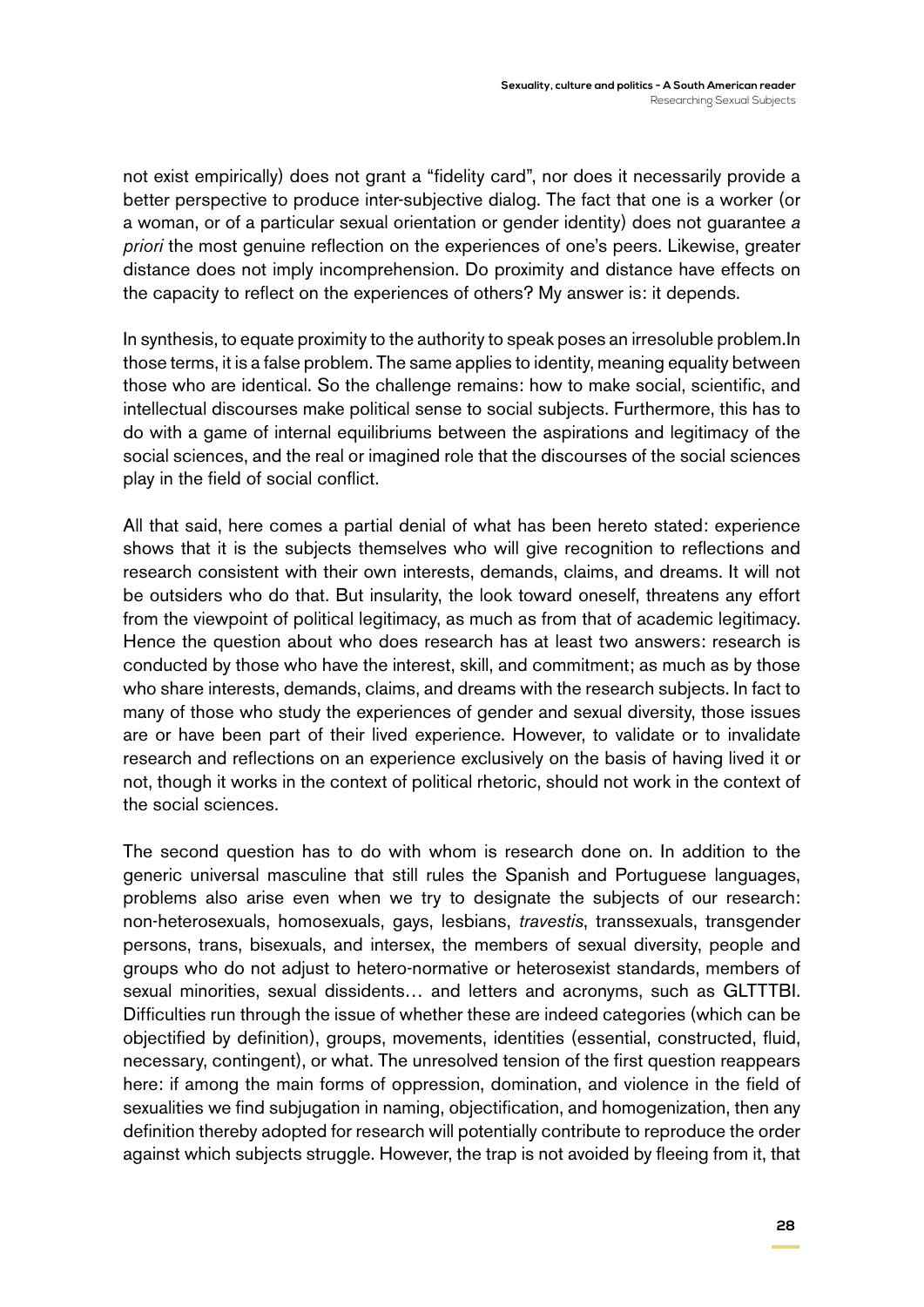is, by not defining. According to the criteria that seem to me most adequate, we can try to ethically resolve this dilemma by using definitions always in context: depending on the discussion at hand, on the speakers, and on the degree of clarity we aim to communicate with. The absence of definitions, at least in academic texts, is absurd. (It is so politically as well, but that is another issue.)

The tradition to which the works included in this volume belong in is not composed of one single current in terms of theory or politics, but it is nevertheless an identifiable tradition: one within which sexualities and sexual subjects are inscribed in a framework of social relations, and are studied from a so-called "gender and rights perspective." Beginning with studies about women and gender, followed by studies of homosexuality, and arriving at studies about trans-, inter-, and logical questionings of the blurred boundaries that define practices and identities in this field.

Today, here in Argentina, we are invested in the study "sexual diversity. "But probably this expression will be outdated by tomorrow. It does not matter. It suffices for now to define a field of practices, identities, and relations that do not adjust and/or that defy what we call hetero-normativity. By this term we understand the organizing principle by which the politically, institutionally, and culturally reproduced order of social relations, which makes of reproductive heterosexuality the parameter from which to judge (accept, condemn) the immense variety of practices, identities, and existing sexual, affective, and loving relationships: lesbians and gays who, with their specificities, move away from the standards of heterosexuality; trans whose identity and gender expression question binary norms; the emergence of intersex recognition, which shows the extent to which gender and biology intermix—producing avoidable suffering—; and a long list of etcetera's, including hetero-sexualities differentiated(but not exclusively) by gender, age, and social class, which have been so naturalized that have become a residual category in this type of studies.

Many works in this volume address a variety of practices, identities, and relationships, which share a collision with hetero-normativity. And that is as far as their commonality goes. Each piece shows its own divergence, according to the cases with which it deals.

Finally, should there be privileged or specific approach to these topics and subjects. A positive answer to this question, involving researching and researched subjects, both as research focus and political vision, can be found for example in the queer perspective. Its impact, although far from homogenous, is undeniable. It gave political and academicinstitutional impulse (denying denial, as it emerged as a reaction to institutionalization) to the coming of age of these topics and subjects as legitimate. Nonetheless, the queer theoretical-methodological approach seems more suitable for the disciplines encompassed under the flag of the humanities. To adopt a queer perspective, our harder social sciences, less language-language than language-reality(ies), must almost change games of language. Here is an option: our epistemologies fall, our disciplines fall, and